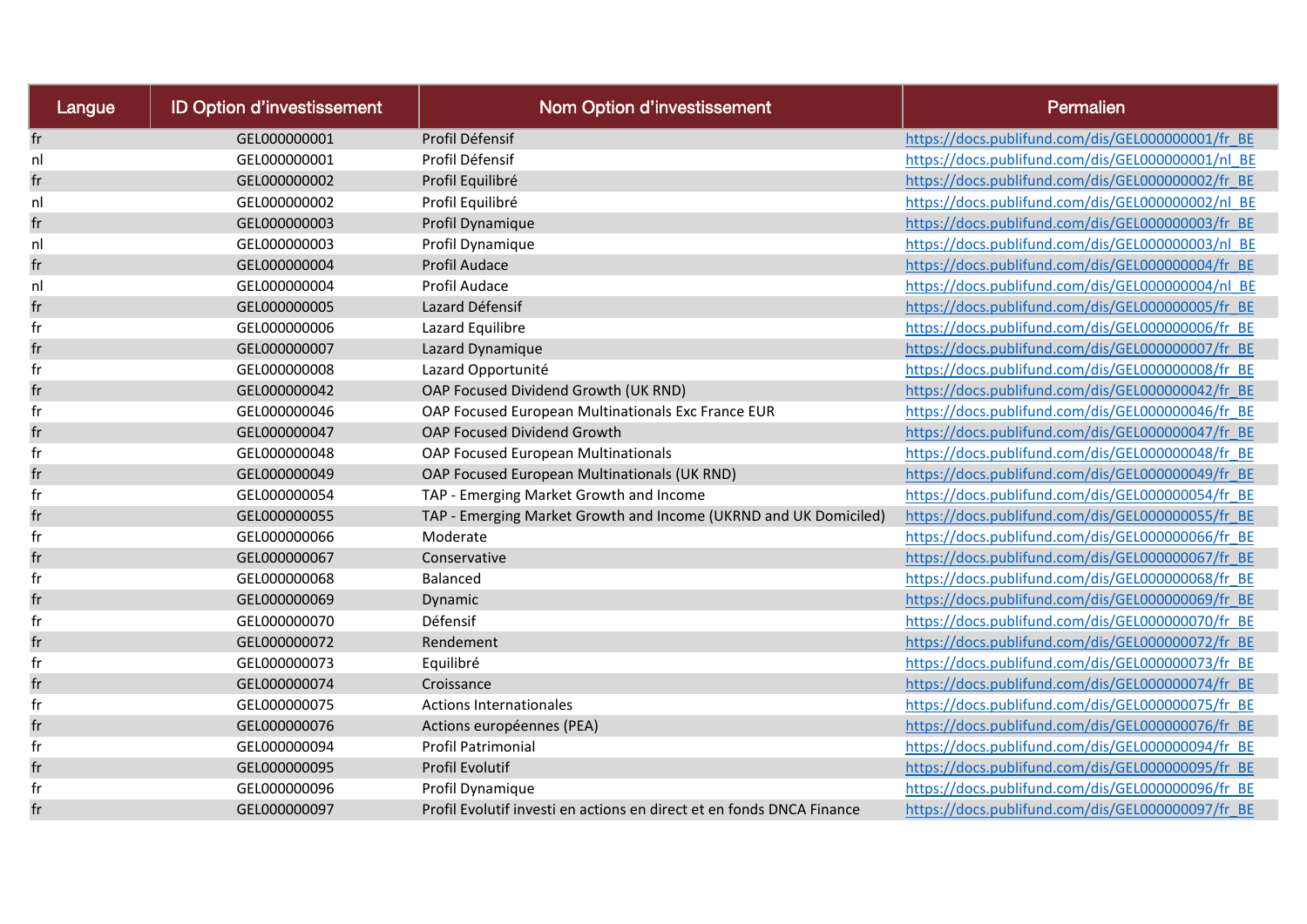| fr                         | GEL000000098 | Profil Dynamique investi en actions en direct et en fonds DNCA Finance | https://docs.publifund.com/dis/GEL000000098/fr BE |
|----------------------------|--------------|------------------------------------------------------------------------|---------------------------------------------------|
| fr                         | GEL000000099 | Modéré                                                                 | https://docs.publifund.com/dis/GEL000000099/fr BE |
| fr                         | GEL000000100 | Equilibré                                                              | https://docs.publifund.com/dis/GEL000000100/fr BE |
| fr                         | GEL000000101 | Dynamique                                                              | https://docs.publifund.com/dis/GEL000000101/fr BE |
| fr                         | GEL000000102 | Défensif                                                               | https://docs.publifund.com/dis/GEL000000102/fr BE |
| fr                         | GEL000000103 | Equilibré                                                              | https://docs.publifund.com/dis/GEL000000103/fr BE |
| fr                         | GEL000000104 | Dynamique                                                              | https://docs.publifund.com/dis/GEL000000104/fr BE |
| fr                         | GEL000000105 | Offensif                                                               | https://docs.publifund.com/dis/GEL000000105/fr BE |
| fr                         | GEL000000106 | Lazard Défensif                                                        | https://docs.publifund.com/dis/GEL000000106/fr BE |
| fr                         | GEL000000107 | Lazard Equilibre                                                       | https://docs.publifund.com/dis/GEL000000107/fr BE |
| fr                         | GEL000000108 | Lazard Dynamique                                                       | https://docs.publifund.com/dis/GEL000000108/fr BE |
| fr                         | GEL000000109 | Lazard Opportunité                                                     | https://docs.publifund.com/dis/GEL000000109/fr BE |
| fr                         | GEL000000119 | EMEA Global Balanced (no Hedge Funds) EUR                              | https://docs.publifund.com/dis/GEL000000119/fr BE |
| $\mathop{\sf fr}\nolimits$ | GEL000000120 | EMEA Global Balanced (no Hedge Funds) USD                              | https://docs.publifund.com/dis/GEL000000120/fr BE |
| fr                         | GEL000000121 | EMEA Global Balanced (with Hedge Funds) EUR                            | https://docs.publifund.com/dis/GEL000000121/fr BE |
| fr                         | GEL000000122 | EMEA Global Balanced (with Hedge Funds) GBP                            | https://docs.publifund.com/dis/GEL000000122/fr BE |
| fr                         | GEL000000123 | EMEA Global Balanced (with Hedge Funds) USD                            | https://docs.publifund.com/dis/GEL000000123/fr BE |
| fr                         | GEL000000124 | EMEA Global Conservative (no Hedge Funds) EUR                          | https://docs.publifund.com/dis/GEL000000124/fr BE |
| fr                         | GEL000000125 | EMEA Global Conservative (no Hedge Funds) GBP                          | https://docs.publifund.com/dis/GEL000000125/fr BE |
| fr                         | GEL000000126 | EMEA Global Conservative (no Hedge Funds) USD                          | https://docs.publifund.com/dis/GEL000000126/fr BE |
| fr                         | GEL000000127 | EMEA Global Conservative (with Hedge Funds) EUR                        | https://docs.publifund.com/dis/GEL000000127/fr BE |
| fr                         | GEL000000128 | EMEA Global Conservative (with Hedge Funds) GBP                        | https://docs.publifund.com/dis/GEL000000128/fr BE |
| fr                         | GEL000000129 | EMEA Global Conservative (with Hedge Funds) USD                        | https://docs.publifund.com/dis/GEL000000129/fr BE |
| fr                         | GEL000000130 | EMEA Global Growth (no Hedge Funds) EUR                                | https://docs.publifund.com/dis/GEL000000130/fr BE |
| fr                         | GEL000000131 | EMEA Global Growth (with Hedge Funds) USD                              | https://docs.publifund.com/dis/GEL000000131/fr BE |
| $\mathop{\sf fr}\nolimits$ | GEL000000132 | EMEA Global Income/Capital Preservation (no Hedge Funds) EUR           | https://docs.publifund.com/dis/GEL000000132/fr BE |
| fr                         | GEL000000133 | EMEA Global Income/Capital Preservation (no Hedge Funds) USD           | https://docs.publifund.com/dis/GEL000000133/fr BE |
| fr                         | GEL000000134 | EMEA Global Income/Capital Preservation (with Hedge Funds) EUR         | https://docs.publifund.com/dis/GEL000000134/fr BE |
| fr                         | GEL000000142 | Profil Private Equity                                                  | https://docs.publifund.com/dis/GEL000000142/fr BE |
| nl                         | GEL000000142 | <b>Profil Private Equity</b>                                           | https://docs.publifund.com/dis/GEL000000142/nl BE |
| fr                         | GEL000000143 | Profil Prudent Lux                                                     | https://docs.publifund.com/dis/GEL000000143/fr BE |
| fr                         | GEL000000144 | Profil Equilibre Lux                                                   | https://docs.publifund.com/dis/GEL000000144/fr BE |
| fr                         | GEL000000146 | Profil Croissance Lux                                                  | https://docs.publifund.com/dis/GEL000000146/fr BE |
| fr                         | GEL000000147 | Profil Dynamique Lux                                                   | https://docs.publifund.com/dis/GEL000000147/fr BE |
| fr                         | GEL000000148 | Profil Prudent FR                                                      | https://docs.publifund.com/dis/GEL000000148/fr BE |
| fr                         | GEL000000149 | Profil Equilibre FR                                                    | https://docs.publifund.com/dis/GEL000000149/fr BE |